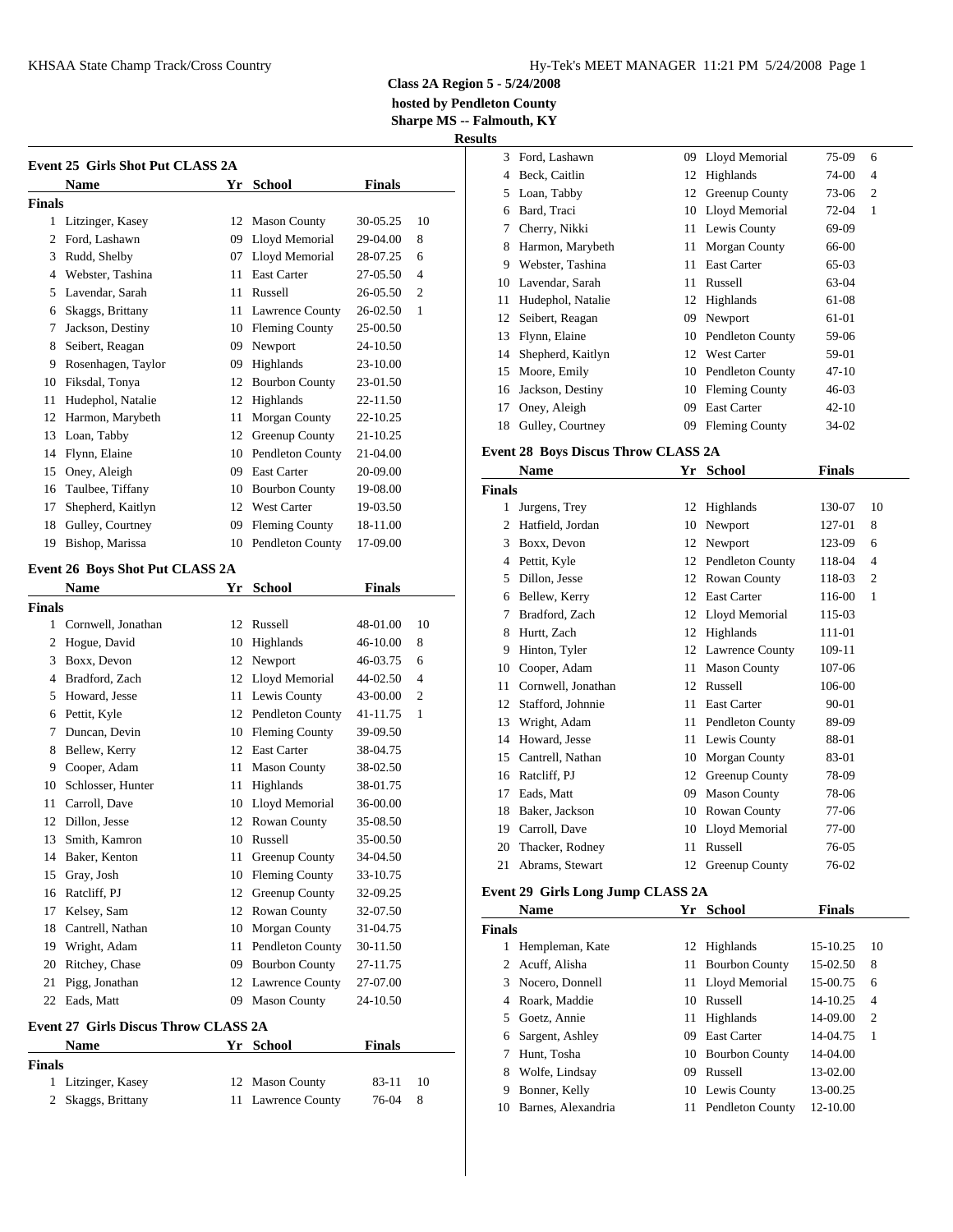**Finals ... (Event 29 Girls Long Jump CLASS 2A) Name Finally <b>Finally Finally Finally Finally Finally Finally Finally Finally Finally Finally Finally Finally Finally Finally Finally Finally Finally Finally Finally Finally Final** 

**Class 2A Region 5 - 5/24/2008**

**hosted by Pendleton County**

**Sharpe MS -- Falmouth, KY**

|     |               | <b>Results</b> |                    |                     |          |
|-----|---------------|----------------|--------------------|---------------------|----------|
|     |               |                | 9 O'Brian, Turner  | 09 Lawrence County  | 37-03.25 |
|     | <b>Finals</b> |                | 10 Crothers, Jake  | 12 Highlands        | 36-06.25 |
| a1  | 12-09.00      |                | 11 Ryerson, Earl   | 09 Greenup County   | 36-05.50 |
|     | 12-05.00      |                | 12 Dugan, Preston  | 10 Fleming County   | 36-01.50 |
|     | 12-05.00      |                | 13 Taylor, Shawn   | 10 Pendleton County | 33-10.75 |
|     | 11-09.00      | 14             | Jenkins, Christian | 11 Fleming County   | 32-06.25 |
| nty | 11-08.75      | 15             | Young, Anthony     | 09 Pendleton County | 29-01.75 |
|     |               |                |                    |                     |          |

## **Event 33 Girls High Jump CLASS 2A**

|        | Name               |    | Yr School               | <b>Finals</b> |                |
|--------|--------------------|----|-------------------------|---------------|----------------|
| Finals |                    |    |                         |               |                |
|        | Nocero, Donnell    |    | 11 Lloyd Memorial       | 5-04.00       | 10             |
| 2      | Hempleman, Kate    | 12 | Highlands               | 5-02.00       | 8              |
| 3      | Hansman, Gabrea    | 11 | Highlands               | $J5-02.00$    | 6              |
| 4      | Draper, Whitney    |    | 12 Morgan County        | $4 - 10.00$   | $\overline{4}$ |
| 5      | Levay, Elizabeth   |    | 12 Mason County         | $J4-10.00$    | $\overline{2}$ |
| 6      | Smith, Amanda      |    | 12 Lewis County         | 4-08.00       | 1              |
| 7      | Deatley, Ashley    | 10 | <b>Mason County</b>     | J4-08.00      |                |
| 8      | Cassity, Gabrielle | 08 | Russell                 | 4-06.00       |                |
| 8      | Cheatum, Whitney   | 11 | Newport                 | 4-06.00       |                |
| 8      | King, Bethany      | 10 | <b>Pendleton County</b> | 4-06.00       |                |
| 11     | Wood, Carly        | 08 | Lloyd Memorial          | 4-04.00       |                |
| 11     | Lewis, Jasmin      | 11 | <b>East Carter</b>      | 4-04.00       |                |
| 11     | Conley, Katie      | 11 | Russell                 | 4-04.00       |                |
| 14     | DeHart, Allsion    | 10 | <b>Fleming County</b>   | 4-02.00       |                |
| 15     | McKee, Lindsey     | 10 | <b>Fleming County</b>   | 4-00.00       |                |
| 15     | Stepp, Anna        | 10 | <b>East Carter</b>      | 4-00.00       |                |

## **Event 34 Boys High Jump CLASS 2A**

|        | <b>Name</b>                               |    | Yr School             | <b>Finals</b> |     |
|--------|-------------------------------------------|----|-----------------------|---------------|-----|
| Finals |                                           |    |                       |               |     |
|        | Craddock, Josh                            |    | 12 Lloyd Memorial     | $6 - 02.00$   | 10  |
| 2      | Hatfield, Corey                           |    | 12 Pendleton County   | $6 - 00.00$   | 8   |
| 3      | Rogers, Max                               | 10 | Russell               | 5-10.00       | 5   |
| 3      | Linthicum, Dustin                         |    | 08 Greenup County     | $5-10.00$     | 5   |
| 5      | Colvin, Ryan                              |    | 11 Rowan County       | 5-08.00       | 1.5 |
| 5      | Housley, Branden                          |    | 11 Newport            | 5-08.00       | 1.5 |
| 7      | Spencer, Tyler                            |    | 12 Rowan County       | 5-06.00       |     |
| 7      | Greene, Clinton                           |    | 09 Pendleton County   | 5-06.00       |     |
| 7      | Dugan, Preston                            |    | 10 Fleming County     | 5-06.00       |     |
| 7      | Gray, Josh                                | 10 | <b>Fleming County</b> | 5-06.00       |     |
| 7      | Hatfield, Jordan                          |    | 10 Newport            | 5-06.00       |     |
| 7      | Fearis, Colt                              | 10 | <b>Mason County</b>   | 5-06.00       |     |
| 13     | Johnson, Charles                          |    | 10 Lloyd Memorial     | 5-04.00       |     |
| 13     | Shaffer, Matt                             | 12 | <b>East Carter</b>    | 5-04.00       |     |
| 15     | Harper, Cory                              | 09 | Morgan County         | 5-02.00       |     |
|        | <b>Event 35 Girls Pole Vault CLASS 2A</b> |    |                       |               |     |
|        | <b>Name</b>                               |    | Yr School             | <b>Finals</b> |     |

| Finals |                       |                    |          |                |
|--------|-----------------------|--------------------|----------|----------------|
|        | Geiman, Laura         | 09 Highlands       | 8-00.00  | - 10           |
|        | 2 Beckwith, Elizabeth | 12 Lawrence County | 7-06.00  | - 8            |
|        | 3 Scaggs, Lindsay     | 09 Highlands       | J7-06.00 | - 6            |
|        | 4 Cooper, Katie       | 11 Russell         | 7-00.00  | $\overline{4}$ |
|        | 5 Crabtree, Jessica   | 09 Lloyd Memorial  | J7-00.00 |                |

| 11 Wood, Carly   |    | 08 Lloyd Memorial     | 12-09.00 | 11              |
|------------------|----|-----------------------|----------|-----------------|
| 12 Menke, Keller |    | 10 Mason County       | 12-05.00 | 12              |
| 12 Boyd, Sarah   |    | 09 Fleming County     | 12-05.00 | 13 <sup>7</sup> |
| 14 Bartel, Katie |    | 10 Newport            | 11-09.00 | 14              |
| 15 King, Bethany |    | 10 Pendleton County   | 11-08.75 | 15 <sup>7</sup> |
| 16 Slone, Emily  |    | 10 East Carter        | 11-02.25 | Event           |
| Gehrig, Seraina  | 11 | <b>Greenup County</b> | 8-07.75  |                 |

#### **Event 30 Boys Long Jump CLASS 2A**

|        | <b>Name</b>         |    | Yr School             | <b>Finals</b> |                |                         | Nocer |
|--------|---------------------|----|-----------------------|---------------|----------------|-------------------------|-------|
| Finals |                     |    |                       |               |                | 2                       | Hemp  |
|        | Cantrell, Tim       |    | 12 Lawrence County    | 21-01.25      | 10             | 3                       | Hansi |
| 2      | Addington, Jordan   |    | 12 Lloyd Memorial     | 21-00.50      | 8              | 4                       | Drape |
| 3      | Denninghoff, Thomas |    | 12 Bourbon County     | 20-08.25      | 6              | 5                       | Levay |
| 4      | Sergent, Jon        |    | 11 Rowan County       | 20-00.25      | $\overline{4}$ | 6                       | Smith |
| 5      | Enix, Jesse         |    | 12 Lewis County       | J20-00.25     | $\overline{2}$ | 7                       | Death |
| 6      | Myers, Derrick      |    | 12 Pendleton County   | 19-07.75      | $\mathbf{1}$   | 8                       | Cassi |
| 7      | Reed, Daniel        |    | 12 Mason County       | 19-02.50      |                | 8                       | Cheat |
| 8      | Ferguson, Jacob     |    | 12 Russell            | 18-04.00      |                | 8                       | King, |
| 9      | Young, Eddie        |    | 12 Rowan County       | 18-03.75      |                | 11                      | Wood  |
| 10     | Buckler, Nick       |    | 11 Lewis County       | 18-01.00      |                | 11                      | Lewis |
| 11     | Rogers, Max         |    | 10 Russell            | 18-00.25      |                | 11                      | Conle |
| 12     | Linthicum, Dustin   |    | 08 Greenup County     | 18-00.00      |                | 14                      | DeHa  |
| 13     | Dugan, Preston      | 10 | <b>Fleming County</b> | 17-09.50      |                | 15                      | McKe  |
| 14     | Buten, Nick         | 10 | Highlands             | 17-05.75      |                | 15                      | Stepp |
| 15     | Holbrook, Joe       | 07 | Morgan County         | 16-08.50      |                | $F_{\text{exact}}$ 24 D |       |

## **Event 31 Girls Triple Jump CLASS 2A**

|        | <b>Name</b>          |    | Yr School           | <b>Finals</b> |                | <b>Finals</b> |          |
|--------|----------------------|----|---------------------|---------------|----------------|---------------|----------|
| Finals |                      |    |                     |               |                | 1.            | Crado    |
|        | 1 Hempleman, Kate    |    | 12 Highlands        | 33-08.25      | 10             | 2             | Hatfie   |
|        | 2 Goetz, Annie       |    | 11 Highlands        | 33-00.00      | 8              |               | 3 Roger  |
|        | 3 Wood, Carly        |    | 08 Lloyd Memorial   | 31-03.25      | 6              |               | 3 Linthi |
|        | 4 Wood, Alexa        |    | 12 Lloyd Memorial   | 30-10.75      | $\overline{4}$ |               | 5 Colvi  |
|        | 5 Cassity, Gabrielle |    | 08 Russell          | 29-08.00      | $\overline{c}$ | 5.            | Housl    |
|        | 6 Menke, Keller      |    | 10 Mason County     | 29-06.00      | -1             |               | Spenc    |
| 7      | Wolfe, Lindsay       | 09 | <b>Russell</b>      | 29-01.00      |                |               | Green    |
|        | 8 Gulley, Ashley     |    | 12 Fleming County   | 28-10.25      |                |               | Dugar    |
| 9      | King, Bethany        |    | 10 Pendleton County | 28-09.25      |                |               | Gray,    |
| 10     | Menke, Bailey        |    | 08 Mason County     | 28-02.50      |                |               | Hatfie   |
| 11     | White, Kat           | 11 | <b>East Carter</b>  | 26-08.50      |                |               | Fearis   |
|        |                      |    |                     |               |                |               |          |

## **Event 32 Boys Triple Jump CLASS 2A**

|        | <b>Name</b>       | Yr School         | <b>Finals</b> |                | 15 Harpe      |
|--------|-------------------|-------------------|---------------|----------------|---------------|
| Finals |                   |                   |               |                |               |
|        | Addington, Jordan | 12 Lloyd Memorial | 42-06.25      | -10            | Event 35 G    |
|        | 2 Reed, Daniel    | 12 Mason County   | $41 - 10.00$  | 8              | <b>Nam</b>    |
|        | 3 Craddock, Josh  | 12 Lloyd Memorial | 40-07.25      | - 6            | <b>Finals</b> |
|        | 4 Sergent, Jon    | 11 Rowan County   | 40-03.00      | $\overline{4}$ | Geim          |
|        | 5 Rogers, Max     | 10 Russell        | 40-01.50      | $\overline{2}$ | 2 Becky       |
|        | 6 Young, Eddie    | 12 Rowan County   | 39-09.75      | $\overline{1}$ | 3 Seage       |
|        | 7 Enix, Jesse     | 12 Lewis County   | 38-04.50      |                | 4 Coope       |
| 8      | Ferguson, Jacob   | 12 Russell        | 38-00.00      |                | 5 Crabt       |